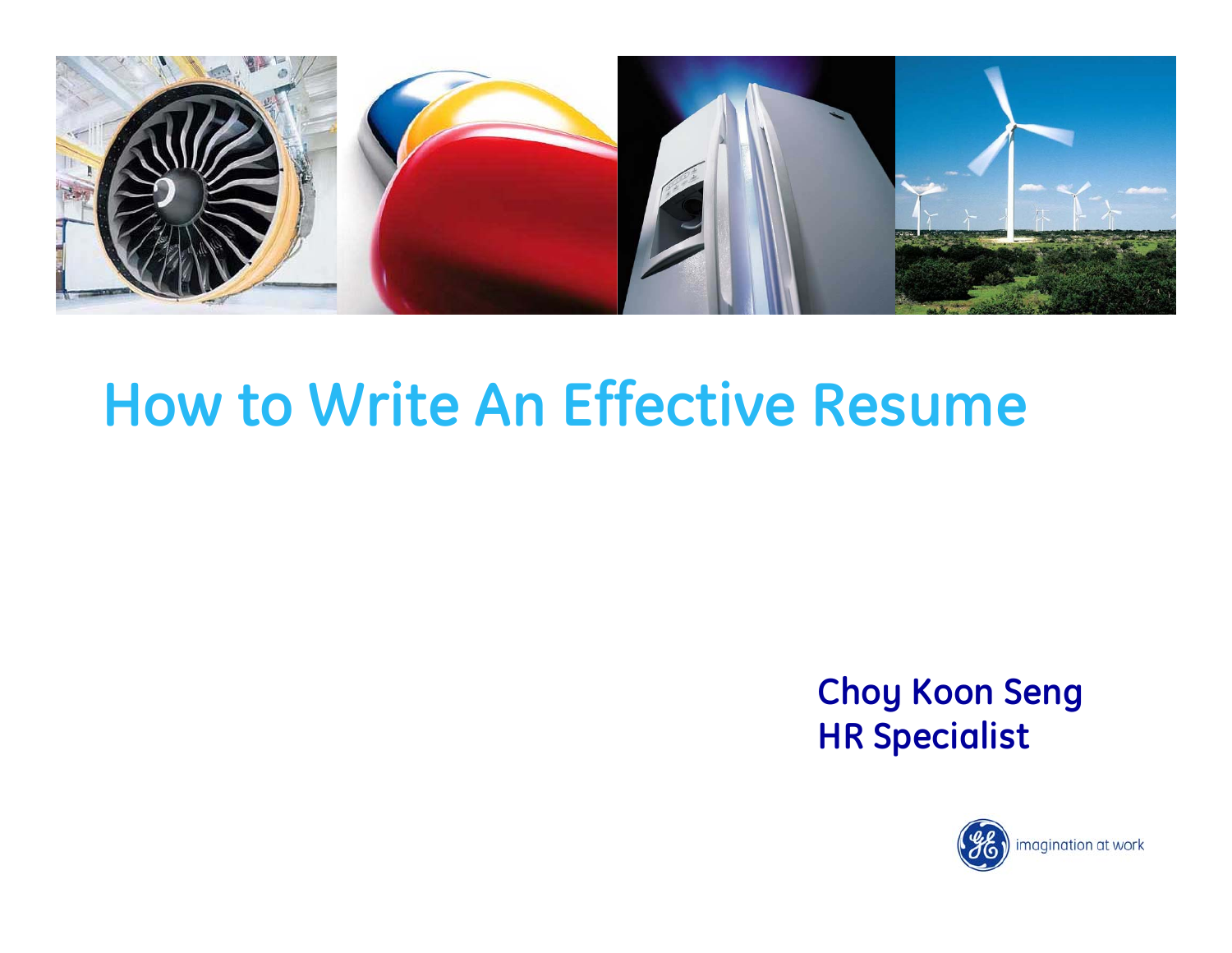### **What if I'm not sure about my job target?**

- You are probably going to wind up doing something that doesn't fit you very well.
- You are not going to find it fulfilling.
- You will most likely leave within five years.

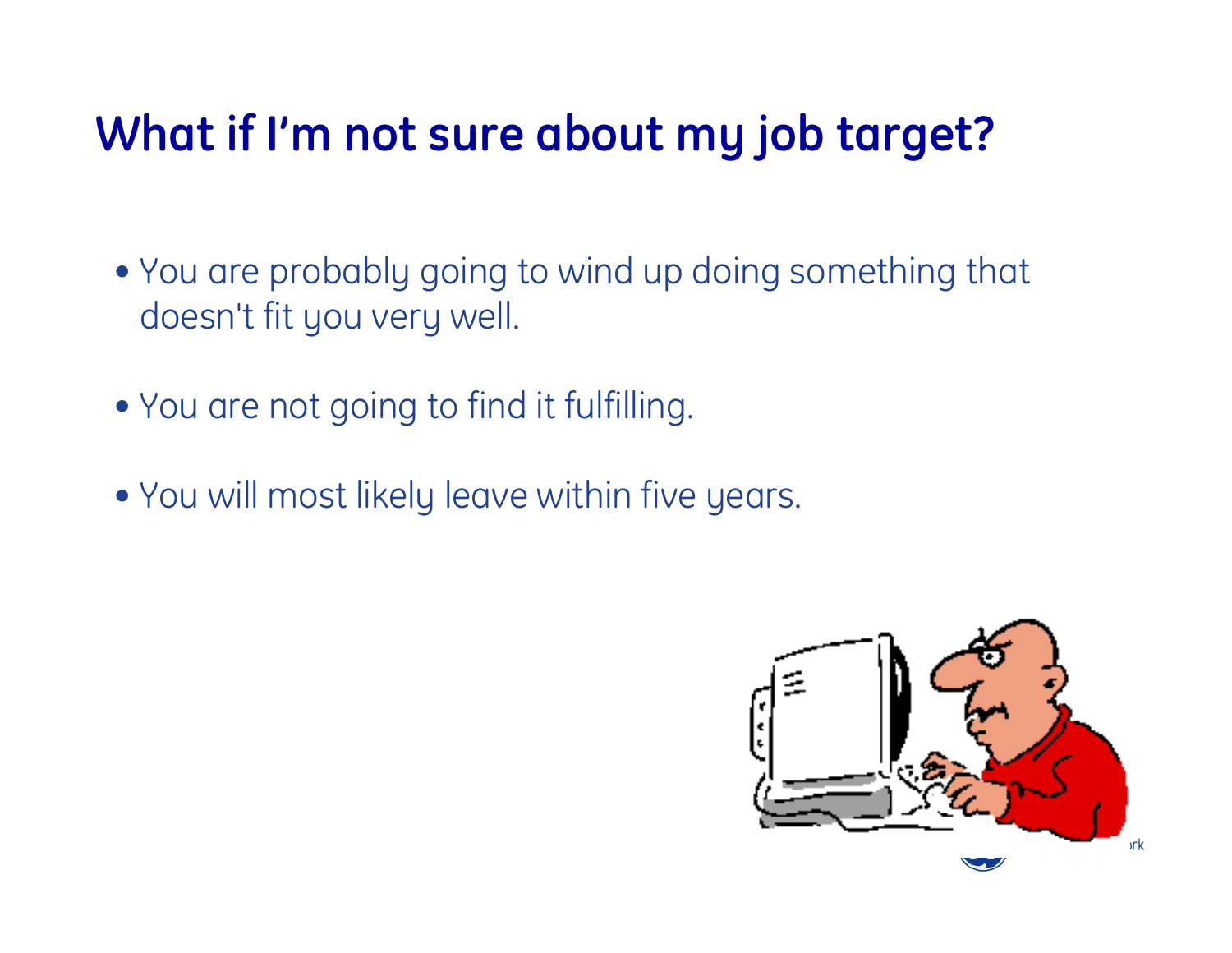### **A Recruiter**

- is also the **person who is responsible for the bottom line productivity** of the project or group you hope to join.
- is a person who **cares deeply how well the job will be done**.

#### **Ask yourself**:

- What would make someone the **perfect candidate**?
- What does the **employer really want**?
- What **special abilities** would this person have?
- What would set a **truly exceptional candidate** apart from a merely good one?

#### **You need to write your resume to appeal directly to them.**



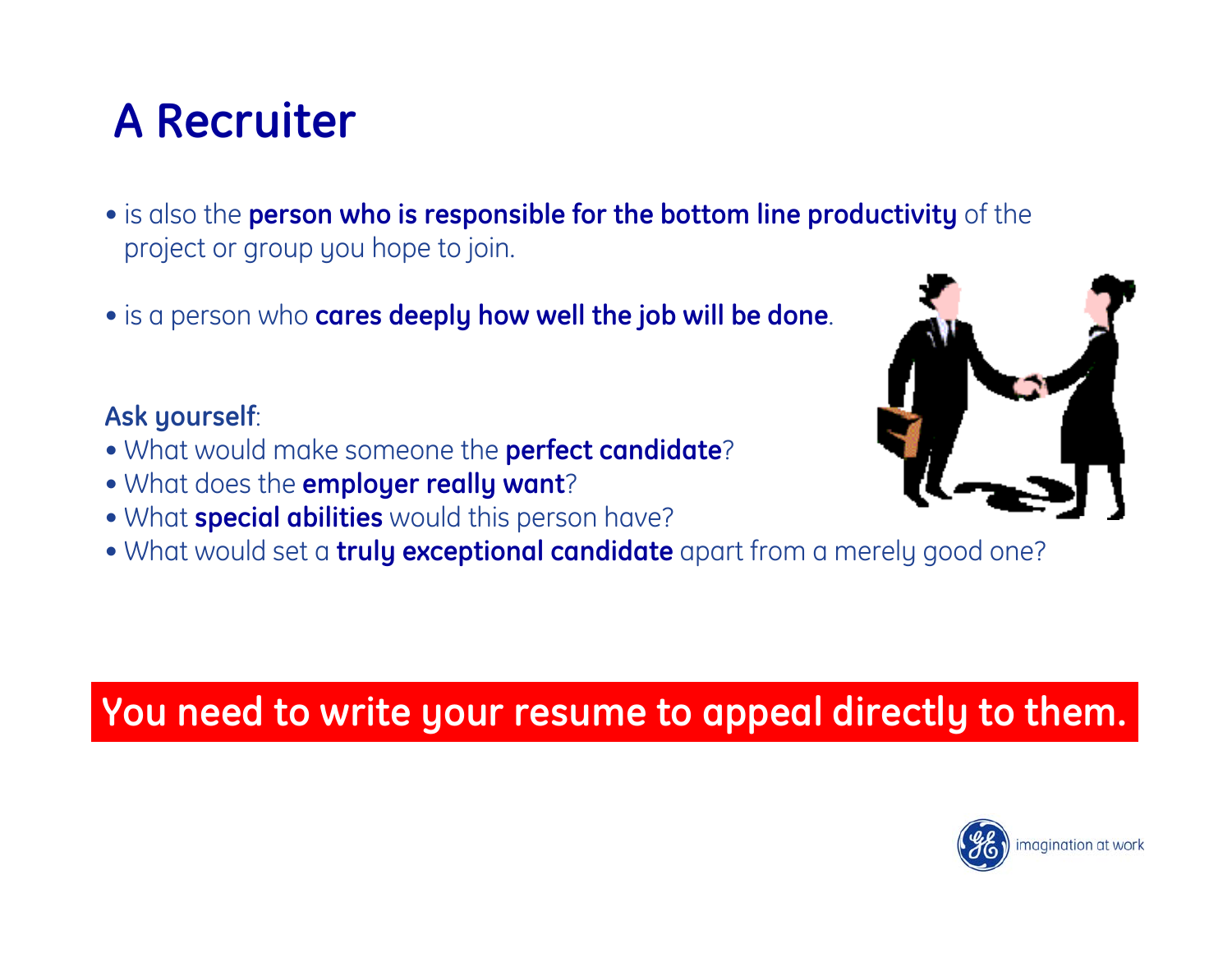# **If you are not sure…**

#### **Gather hints:**

- • Ask other people who work in the same company or the same field.
- •Call the prospective employer and ask them what they want.
- $\bullet$ Don't make wild guesses unless you have to.

#### **Remember:**

- • Address their real needs, or else they will not respond to your resume.
- •Putting yourself in the shoes of the person doing the hiring.
- $\bullet$ Convey that you are a truly exceptional candidate.

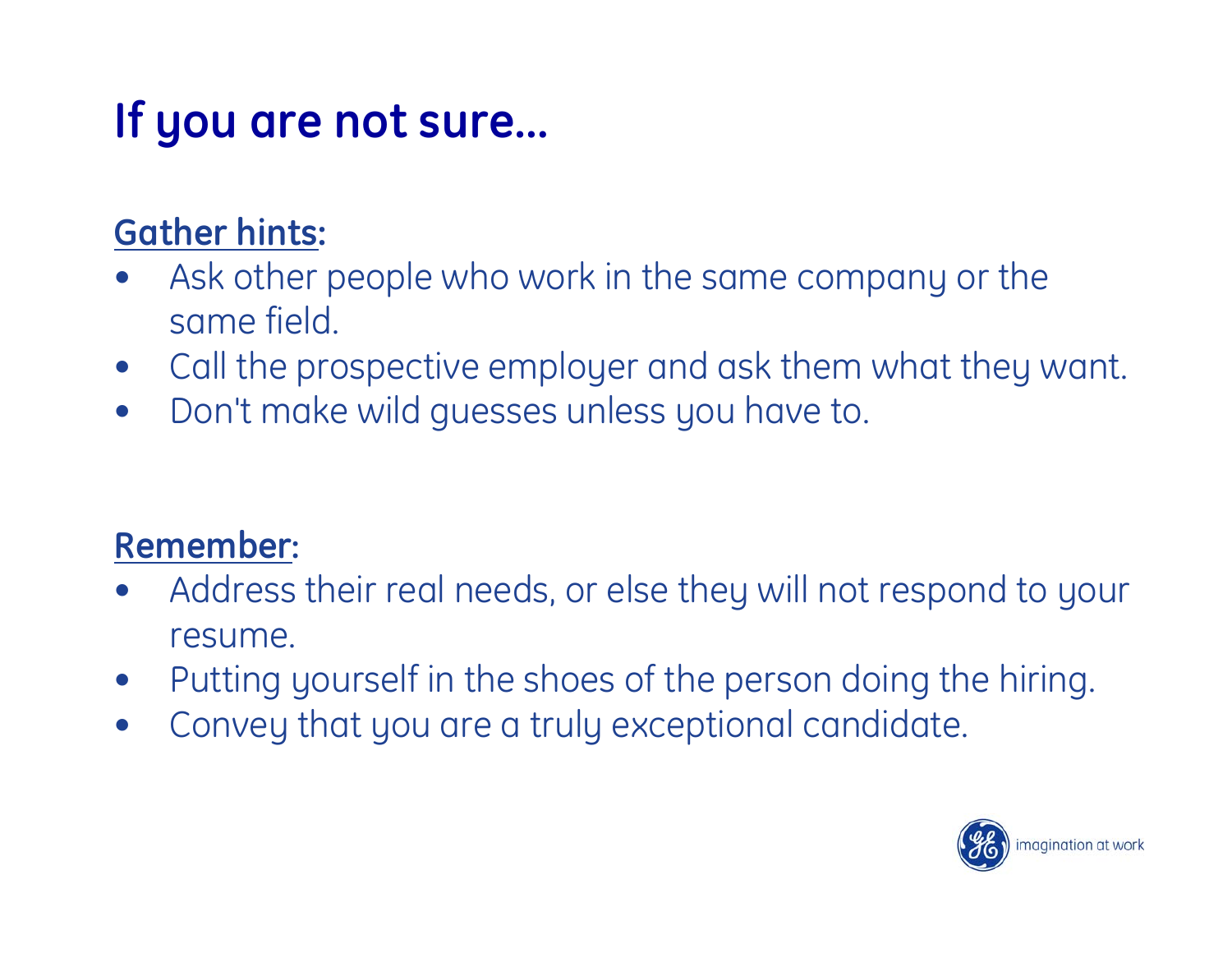## **Resume's – What are they and Why are they Important?**

**1) The resume is a tool** - **to win an interview**. A resume is an advertisement, nothing more, nothing less.

**2) A great resume is your personal advertisement.** It convinces the employer that you have what it takes to be successful in this role.

**3) It stimulates the interest in meeting you.** It inspires the prospective employer to pick up the phone and ask you to come in for an interview.

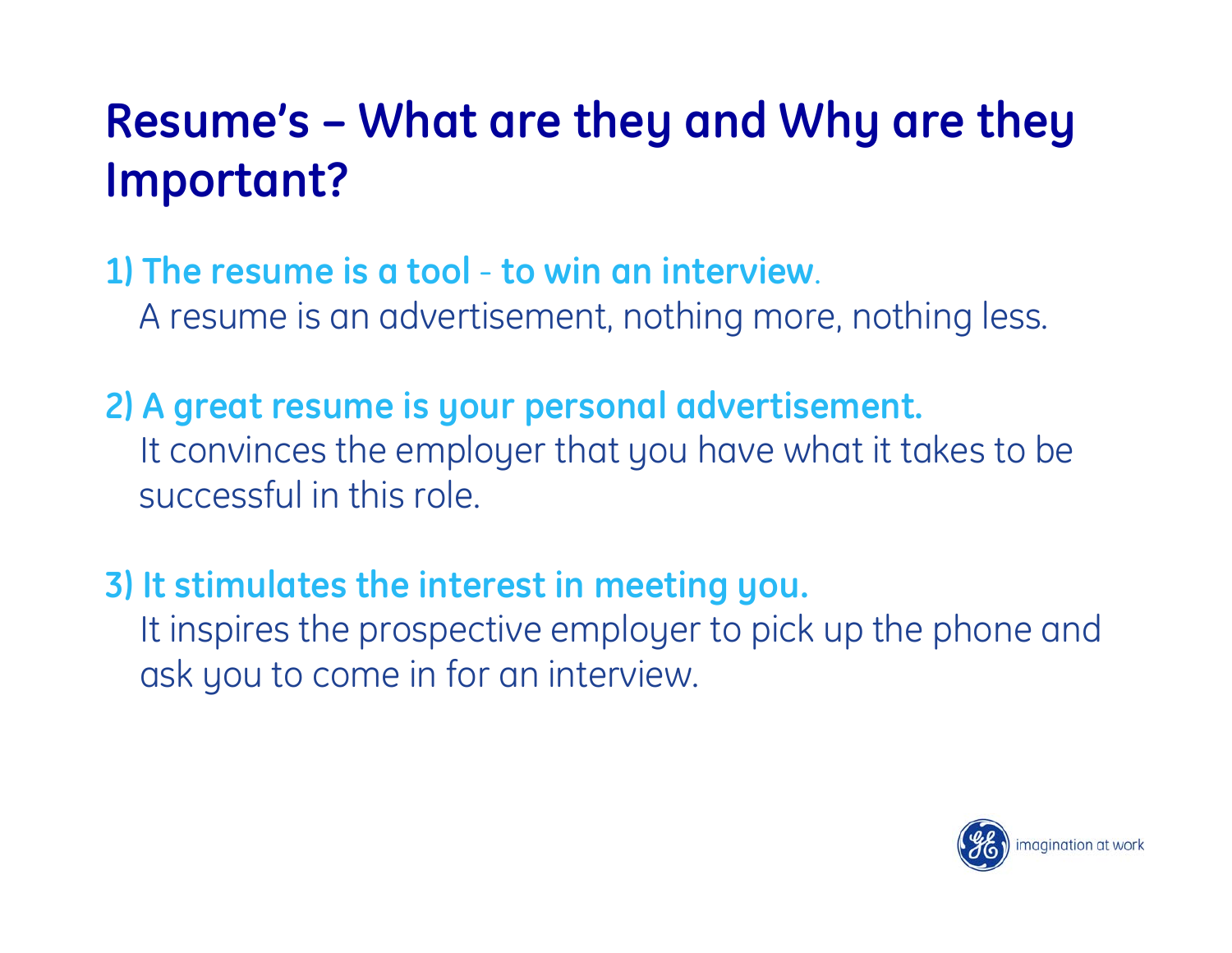### **Resume's – What are they and Why are they Important?**

Having a good CV is essential for:

- $\bullet$ full-time jobs
- •part-time jobs
- •Internal promotion
- •Internships
- •work experience placements

**Short-listed and successful candidates** are invariably the people who **provide employers with the best CV's** and best covering letters. These are the candidates who will ultimately get to the interview stage.

Modes to submit CV:

- 1. Text Document
- 2. Online
- 3. Video

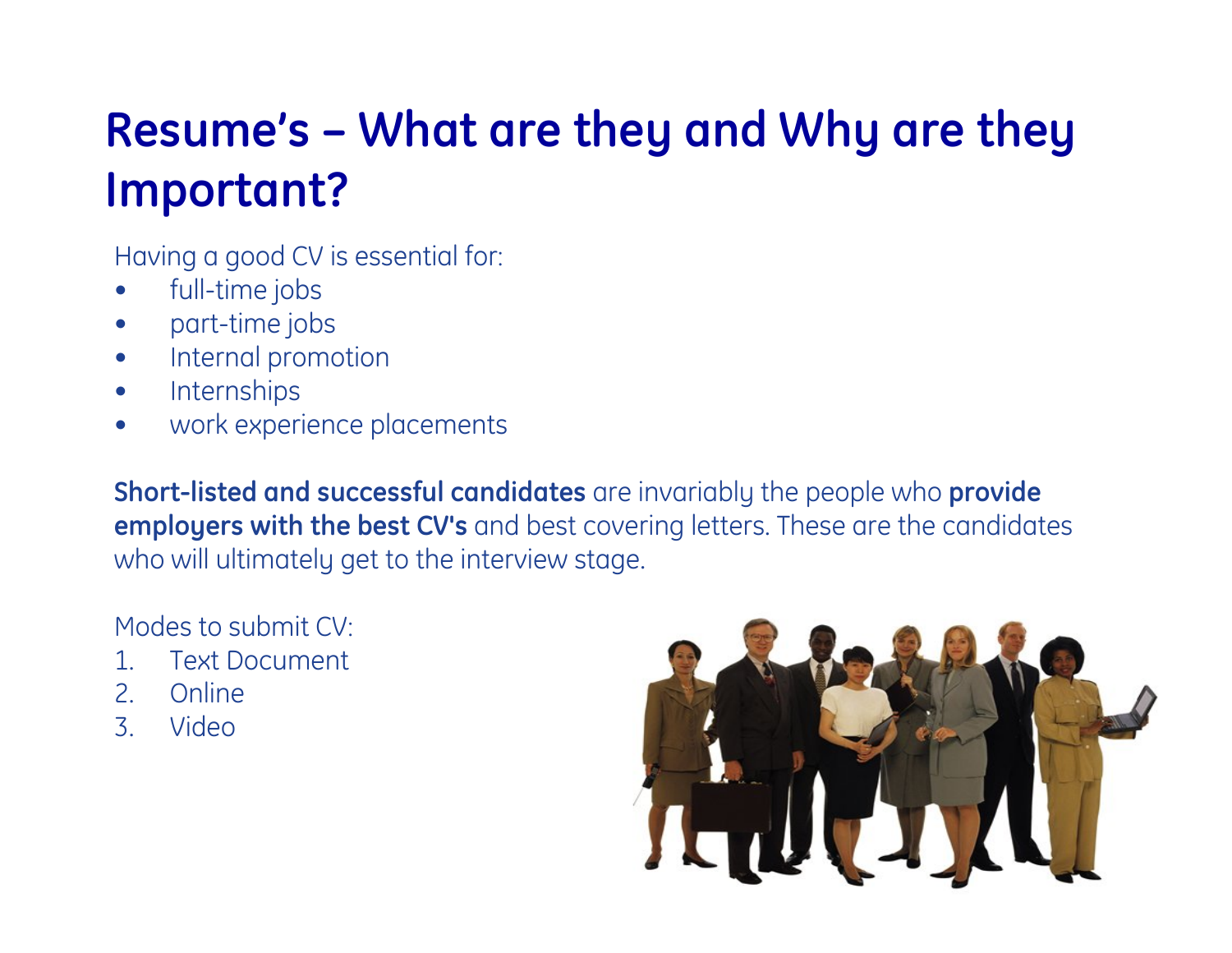## **Did You Know?**

- **1. Only one** interview is granted for every 200 resumes received by the average employer.
- **2. Ten to 20 seconds** is all the time you have to persuade a prospective employer to read further.



- **4. 8%** of interviewers believe that **academic qualifications reliably indicate future performance** in the job.
- **5. 66%** of interviewers say that they check up on professional qualifications
- **6. 56% check academic qualifications** and hardly any interviewers regard qualifications as the most significant factor.



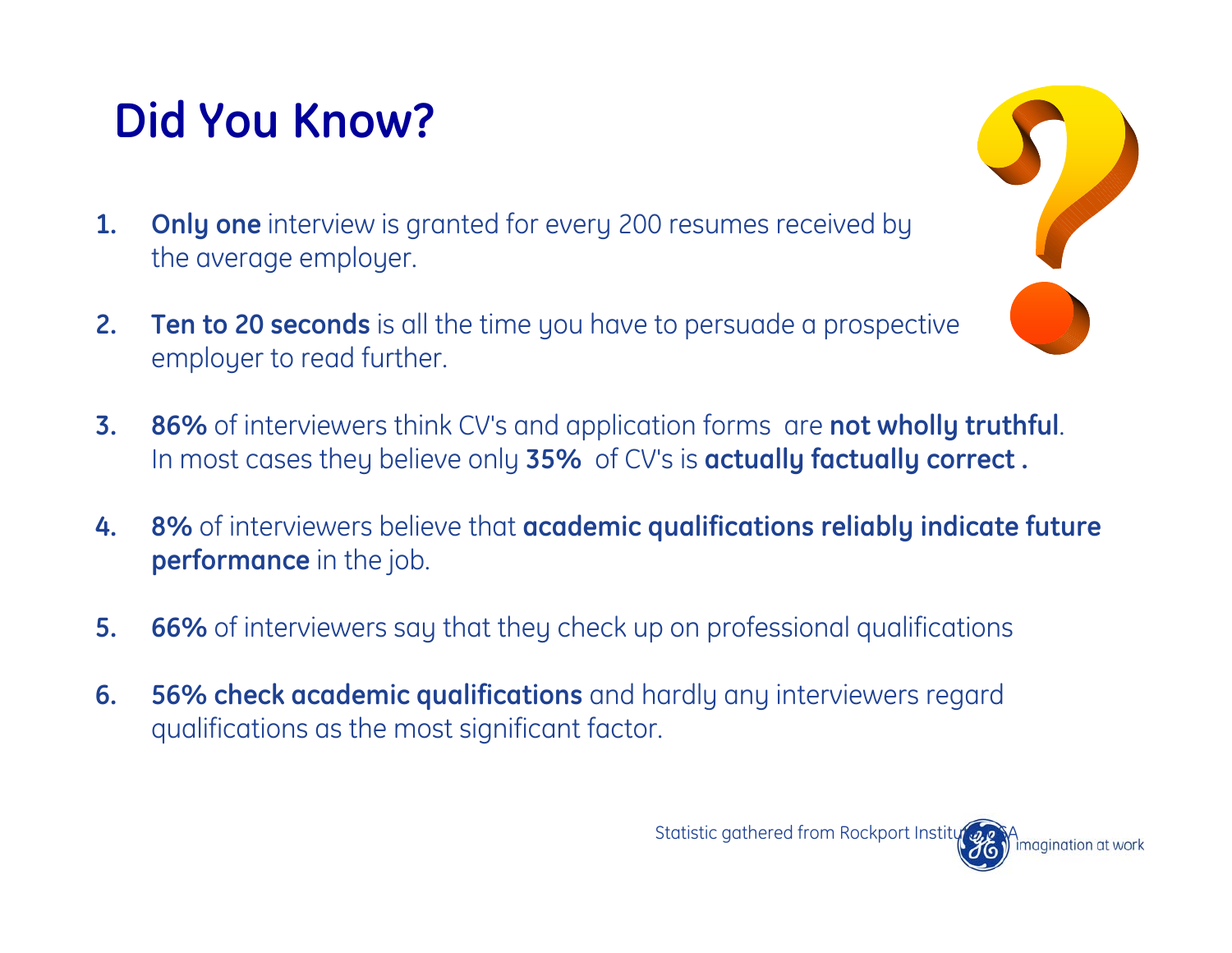# **Where Are You At Today?**

#### **The Good News**

**You can create a resume that makes you stand out as a superior candidate for a job you are seeking**.

- Not one resume in a hundred follows the principles that stir the interest of prospective employers.
- A well written resume should get an interview more often among field of fierce competitions.



#### **The Bad News**

**Your present resume is probably much more inadequate than you now realize**.

• Learn how to think and write in a style that will be completely new to you.

### **Resume writing is a form of marketing or advertising, when the product is YOU.**

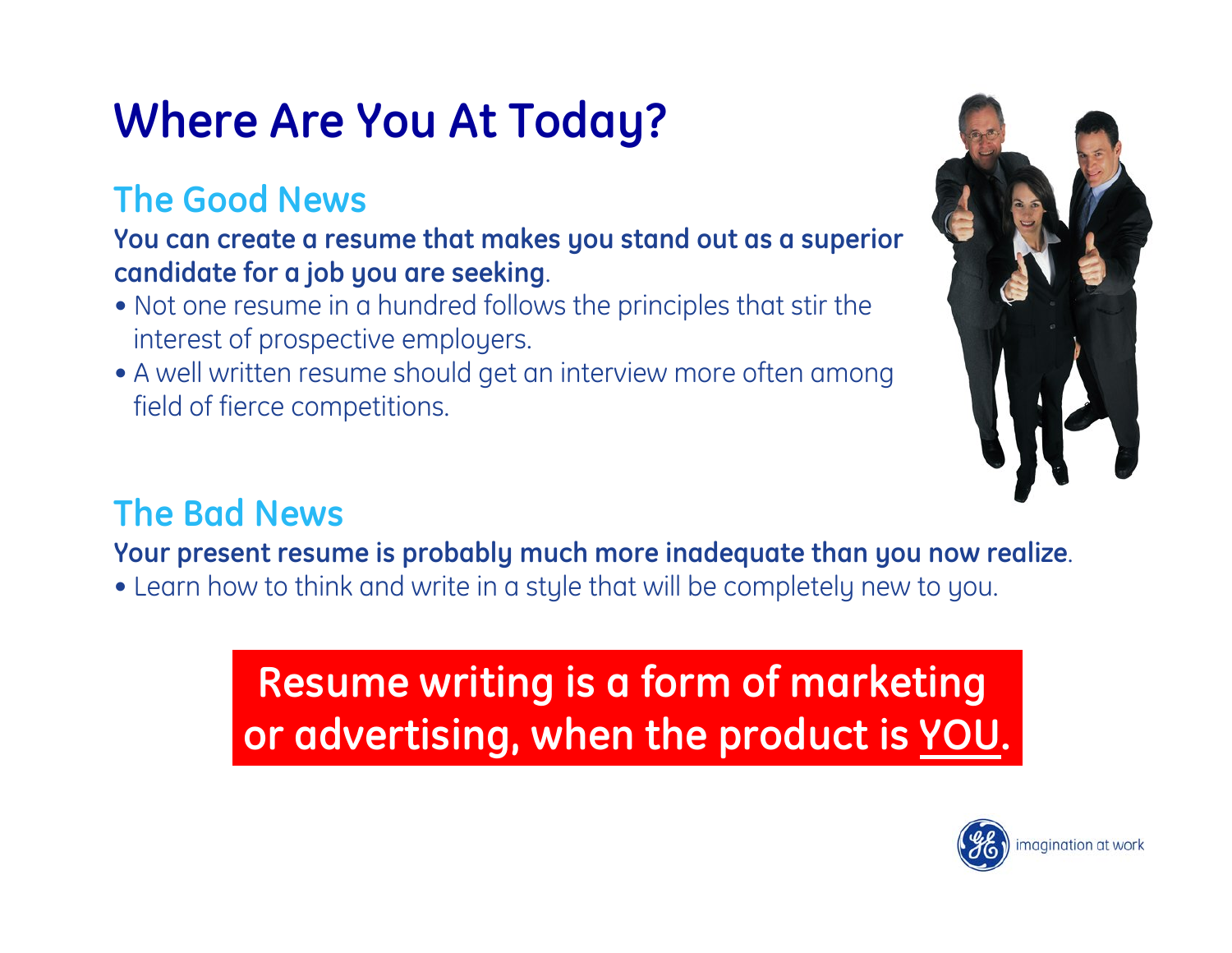## **Where Are You At Today?**

**Your CV must sell you** to a prospective employer, and compete against other applicants who are also truing to sell themselves.

#### **The challenge in CV writing :**

- more **appealing and attractive** than the rest
- presented **professionally** and clearly
- indicate you are an ideal candidate for the job, i.e., **right skills, experience, behaviour, attitude, morality**

#### **Writing a great resume:**

- should not follow the rules heard through the grapevine.
- does not have to be one page
- does not have to follow a specific resume format.

#### **Every resume is a one-of-a-kind marketing communication**.

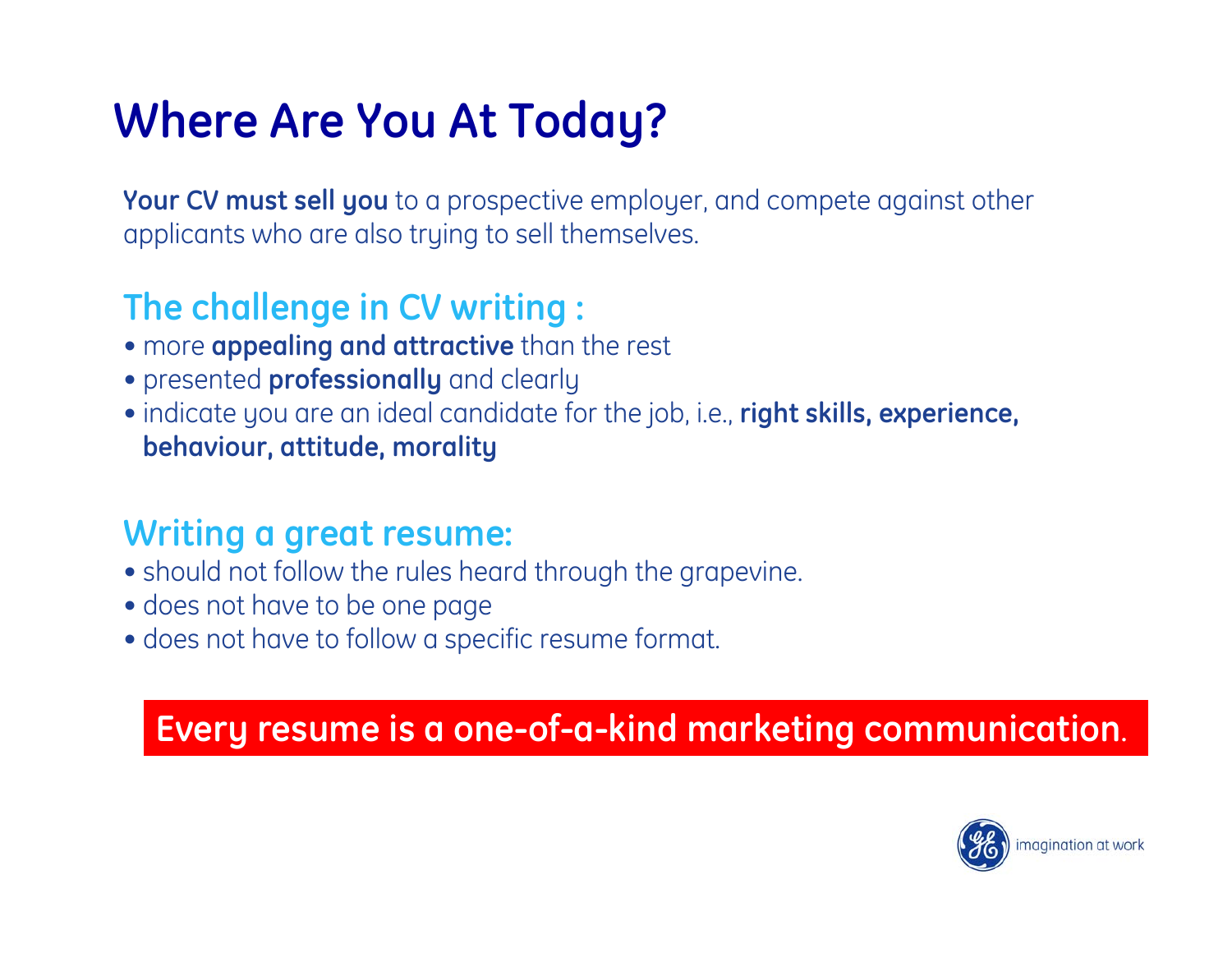### **First Rule to Remember**

- **If you find it difficult to match your own CV description to the requirements** of the role, then **perhaps the role isn't for you**.
- There's little or **no point distorting or falsifying yourself in order to get a job**.
- Obviously **lying in a CV is a risky strategy**, especially about qualifications, and you should avoid any such temptation. Better to be proud and confident of who you are. Integrity and reputation are more important than qualifications.
- **A CV with a lie is an embarrassment, or even a dismissal, waiting to happen**, sometimes years later when you've a lot more to lose.
- **Blow your own trumpet**, emphasize your characteristics, your capabilities and achievements - this is all fine - but know where to draw the line. Positive emphasis and strong presentation is good; falsehoods are not.

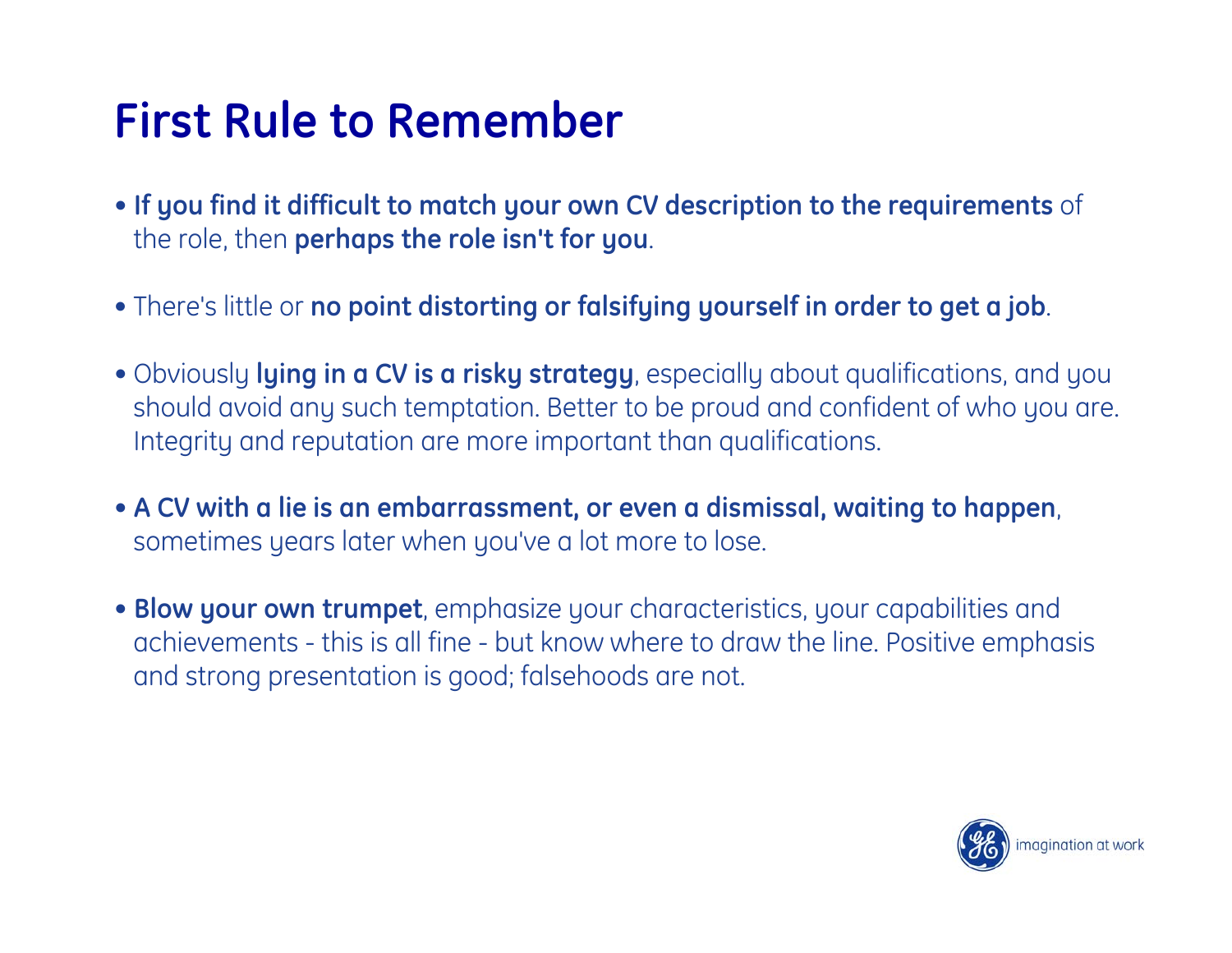

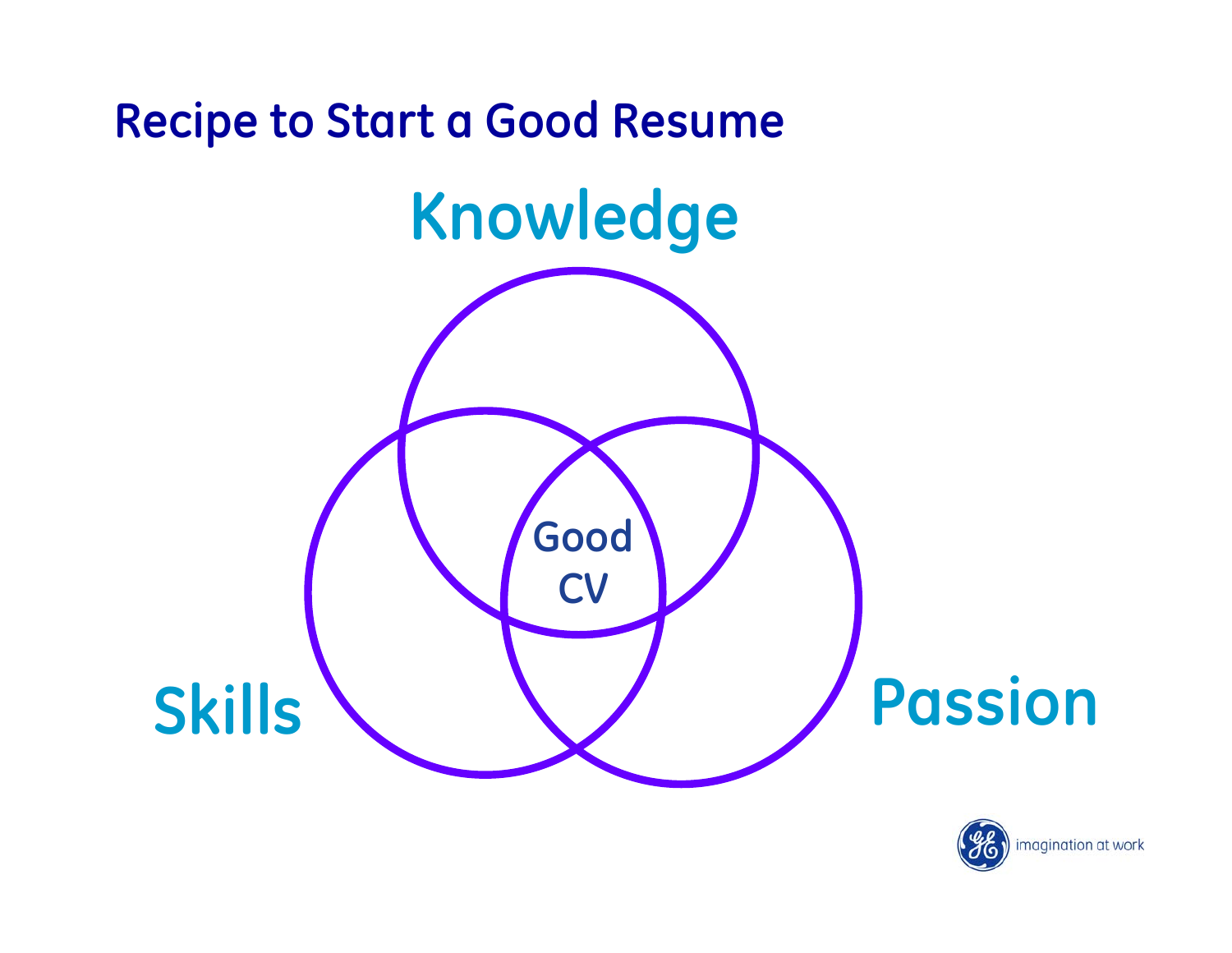## **Blowing Your Own Trumpet**

- Many people find this **difficult**, especially those with strong 'sensing' personalities, who see life in terms of bare facts
- Get help from someone creative and enthusiastic to assist you in interpreting and writing **very positive phrases and descriptions about you for your CV.**
- **Emphasize your attributes in strong, relevant and expressive terms;** modesty doesn't work particularly well on any CV.
- Writing **powerful descriptions about yourself, personality, strengths and capabilities** actually helps candidate become even more like the person described. It's related to self-talk, self-belief and positive visualization.
- We tend to live up to our claims when we write them down and commit to them.
- Creating a positive CV for ourselves helps us to grow and to become how we want to be.

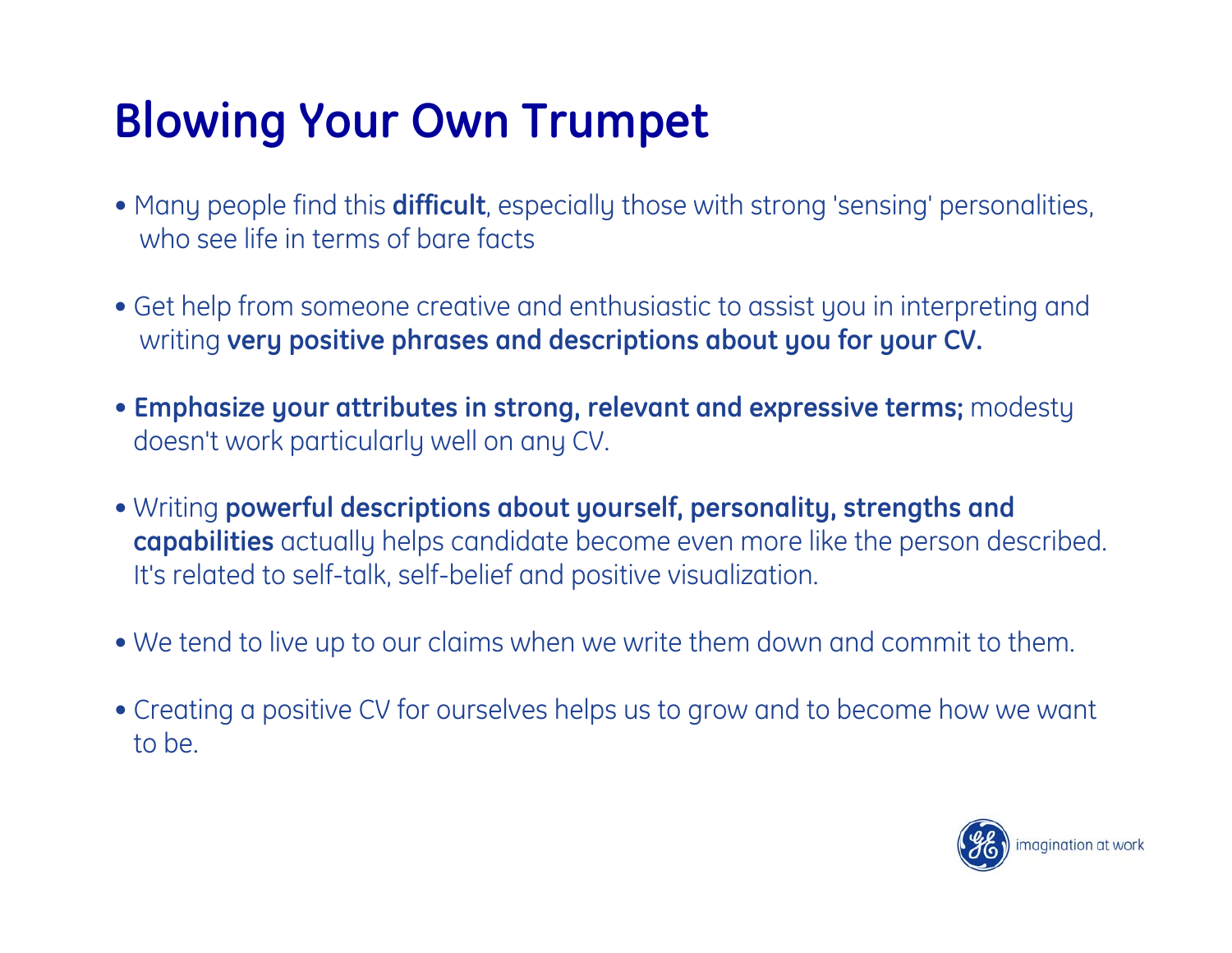## **Second Rule to Remember**

- **It is a mistake to think of your resume :**
- as a history of your past,
- as a personal statement or
- as some sort of self expression.



- **Most of the content of any resume is focused on your job history.** But write from the **intention to create interest**, to persuade the employer to call you.
- **Most people write a resume because everyone knows that you have to have one to get a job.**

They write their resume grudgingly, to fulfill this obligation. Writing the resume is only slightly above filling out income tax forms in the hierarchy of worldly delights.

• **A great resume can be your ticket to getting exactly the job you want.** You may be able to muster some genuine enthusiasm for creating a real masterpiece rather than the feeble products most people turn out.

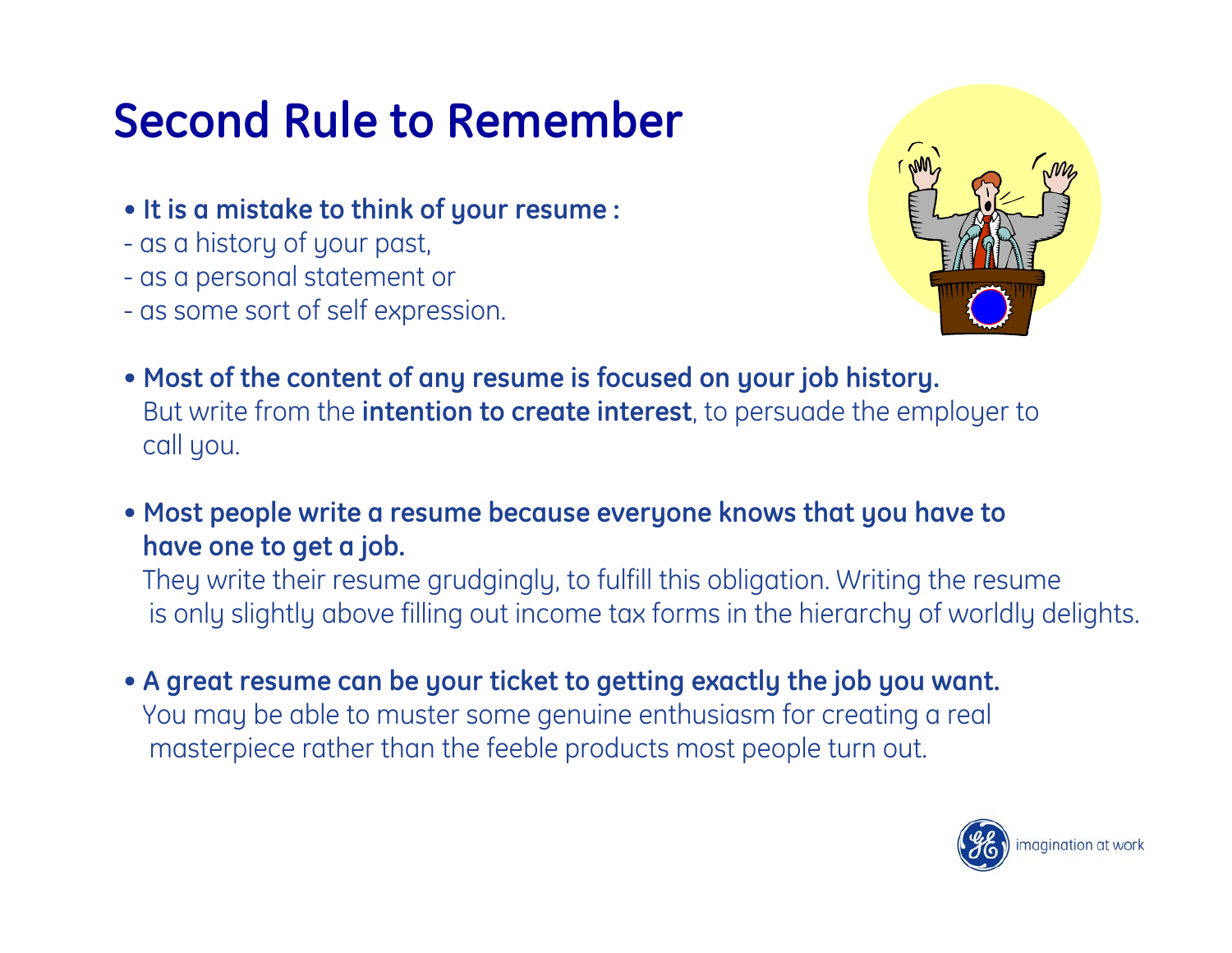## **Writing Resume with No Work History or Experience**

- Experience is in everything we do.
- Relevant transferable learning in your life experience.
- Illustrate qualities gained and learned from your life experience that employers will recognize and want.
- Many employers need experienced people. Some are firm about this; others can be persuaded to consider an applicant who has special qualities but no experience – it depends on the job and the needs of the employer.
- There are some employers who will be interested in fresh young people who are keen to learn and who are highly committed.

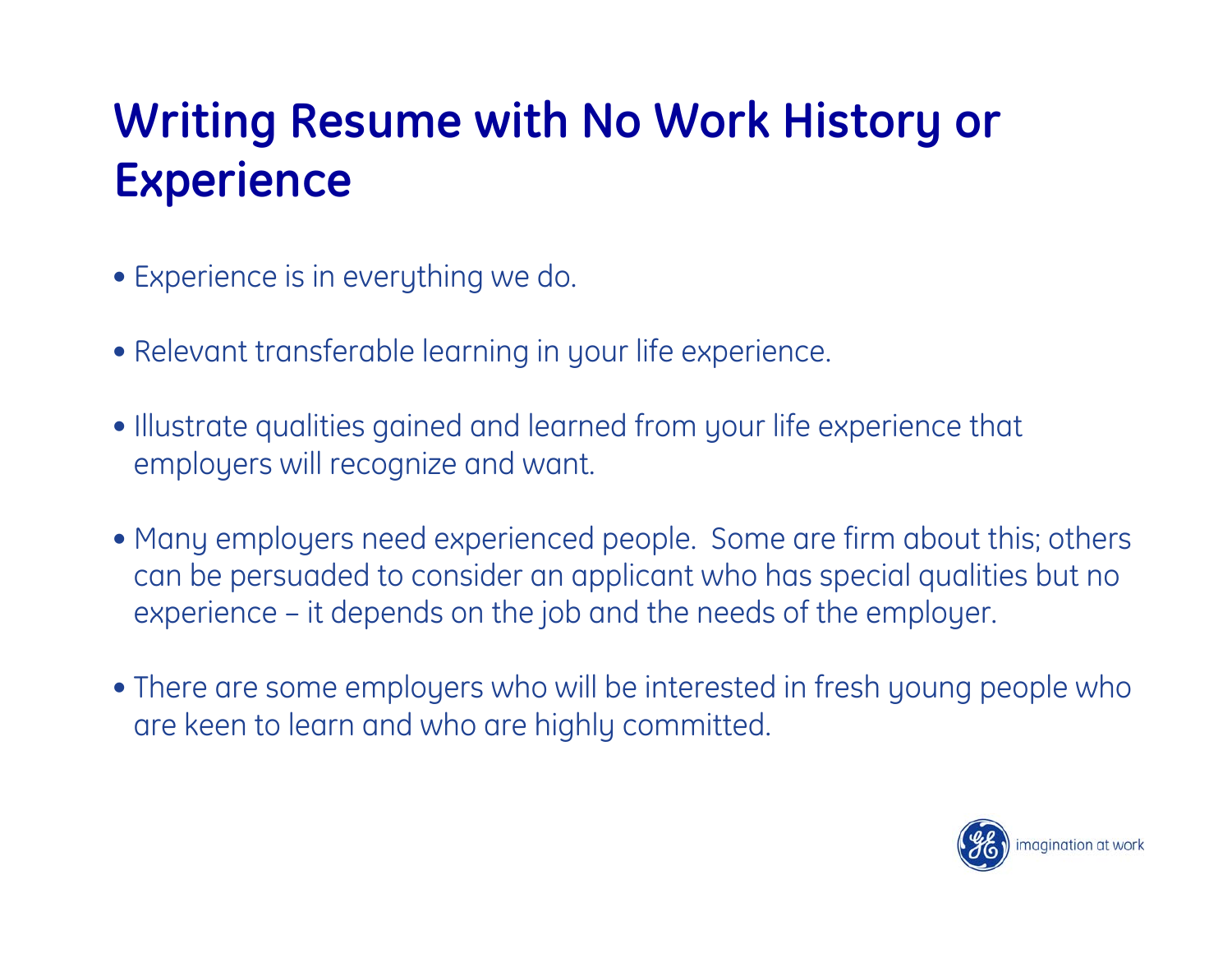## **Writing Resume with No Work History or Experience**

- A good cover letter accompanying your CV that explains clearly and concisely your strengths and values, and relevant life experience.
- Be persistent and determined
- Take advantage of every opportunity to learn and gain experience:
	- join discussion groups
	- read journals
	- visit business websites
- attend courses/lectures/exhibitions
- study the newspapers & news
- internships/voluntary organization

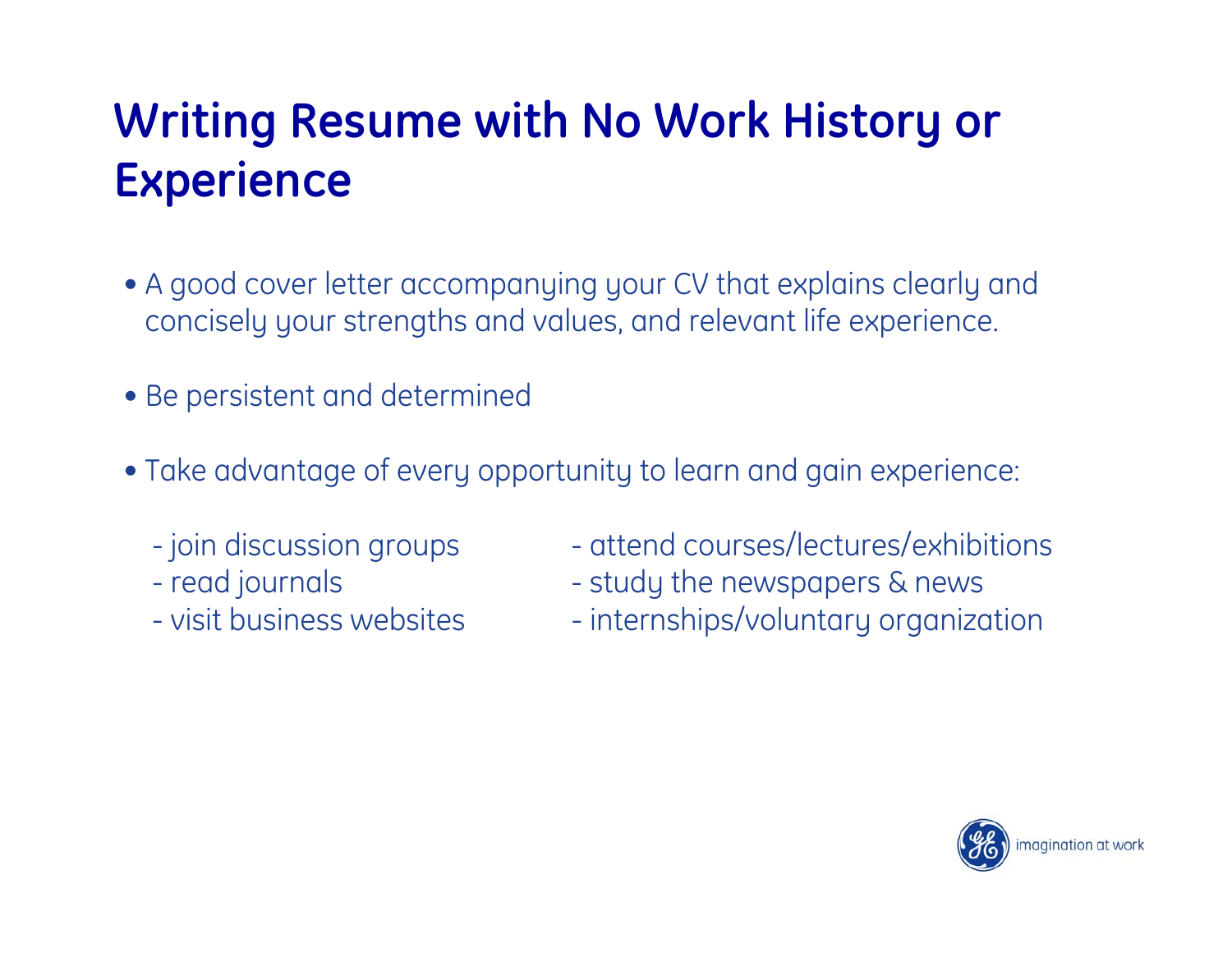### **How to Structure Your Resume?**

- Presentation and sequence of items.
- Get to the key points quickly.
- Well presented and well-structured CV.
- Stand out from the others and make a much better impression.

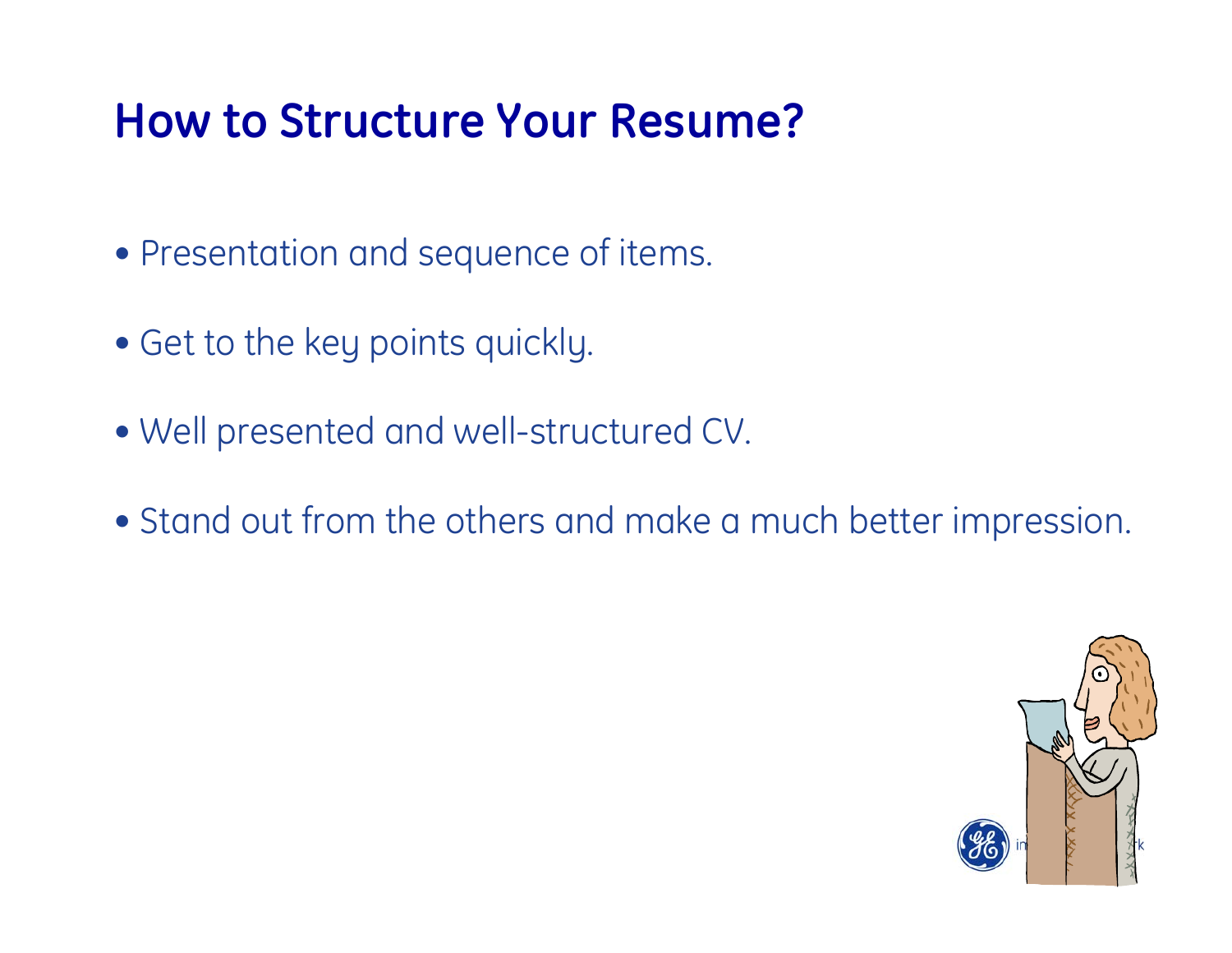### **Resume Format**

### **Chronological**

- listing of employment and employment-related experiences.
- a good format for those with a consistent employment history,
- no gaps in employment and whose past employment experiences are related to their current employment goals.
- showcase a steady work record with increasing upward responsibilities.
- **This may not be the best for new graduates, individuals with job gaps or persons changing careers.**

#### **Functional**

- highlights skills, experiences and accomplishments without identifying specific dates, names and places.
- organized by functions or skills, which advertise the specific qualifications needed for an occupation.
- this resume works well for people changing careers.
- **Effective for those reentering the workforce, first-time job seekers and when highlighting experiences that occurred in the distant past.**

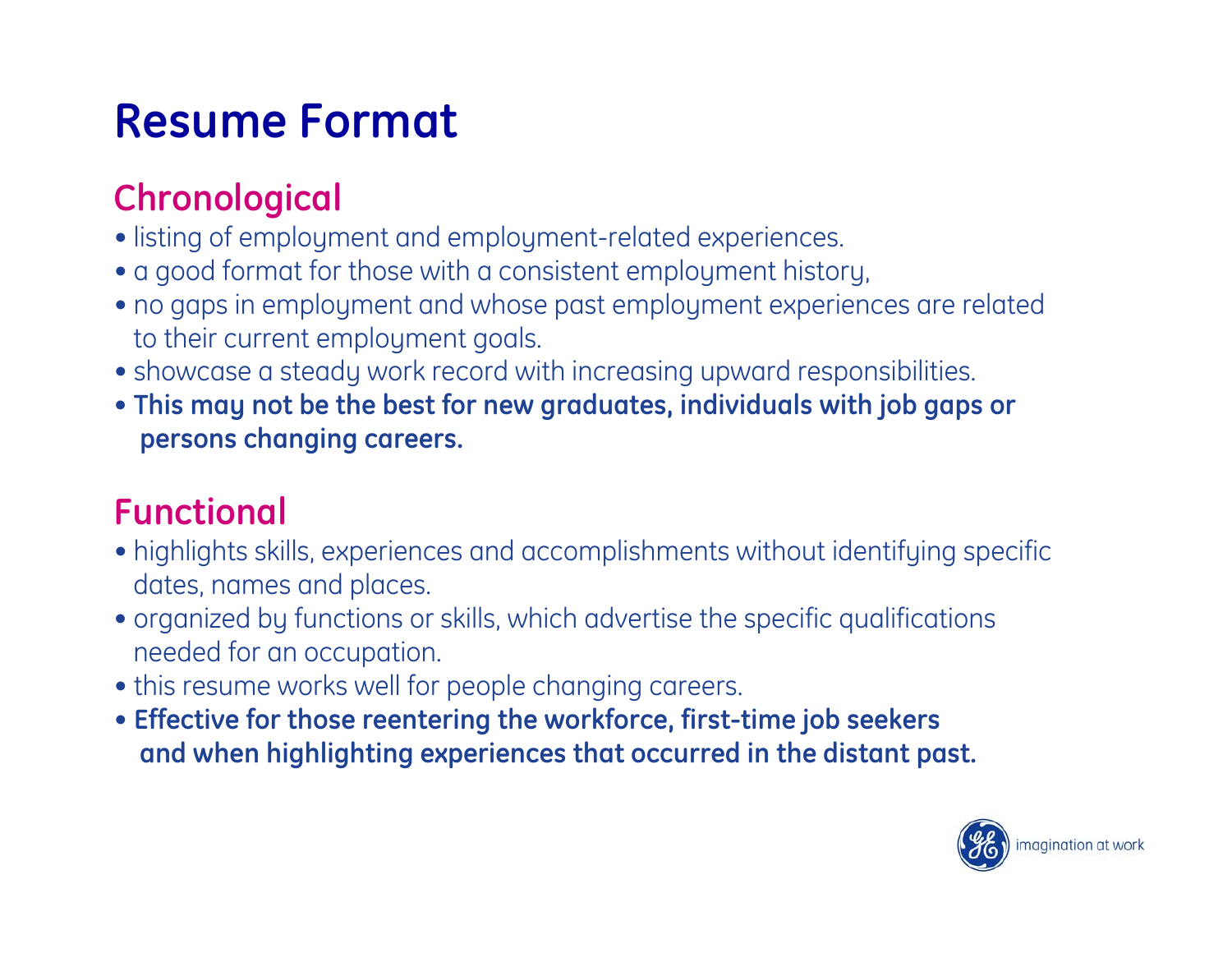### **Resume Format**

#### **Combination**

- brings together the best of both the chronological and functional resumes.
- features a functional section that highlights skills, accomplishments and experiences.
- includes a chronological listing of employment, education and experiences.
- the best chronological resume is enhanced with a section highlighting skills, accomplishments and experiences.
- the best functional resume is strengthened with a chronological listing of employment experiences.

#### **Points to Consider**

- Keep your resume brief
- Use only 8 1/2" x 11" paper
- Use white or off-white quality paper
- Emphasize your skills and accomplishments
- Don't use abbreviations
- Arrange the resume so it's pleasing to the eye
- Avoid fancy fonts, exotic colored paper, photographs and graphics

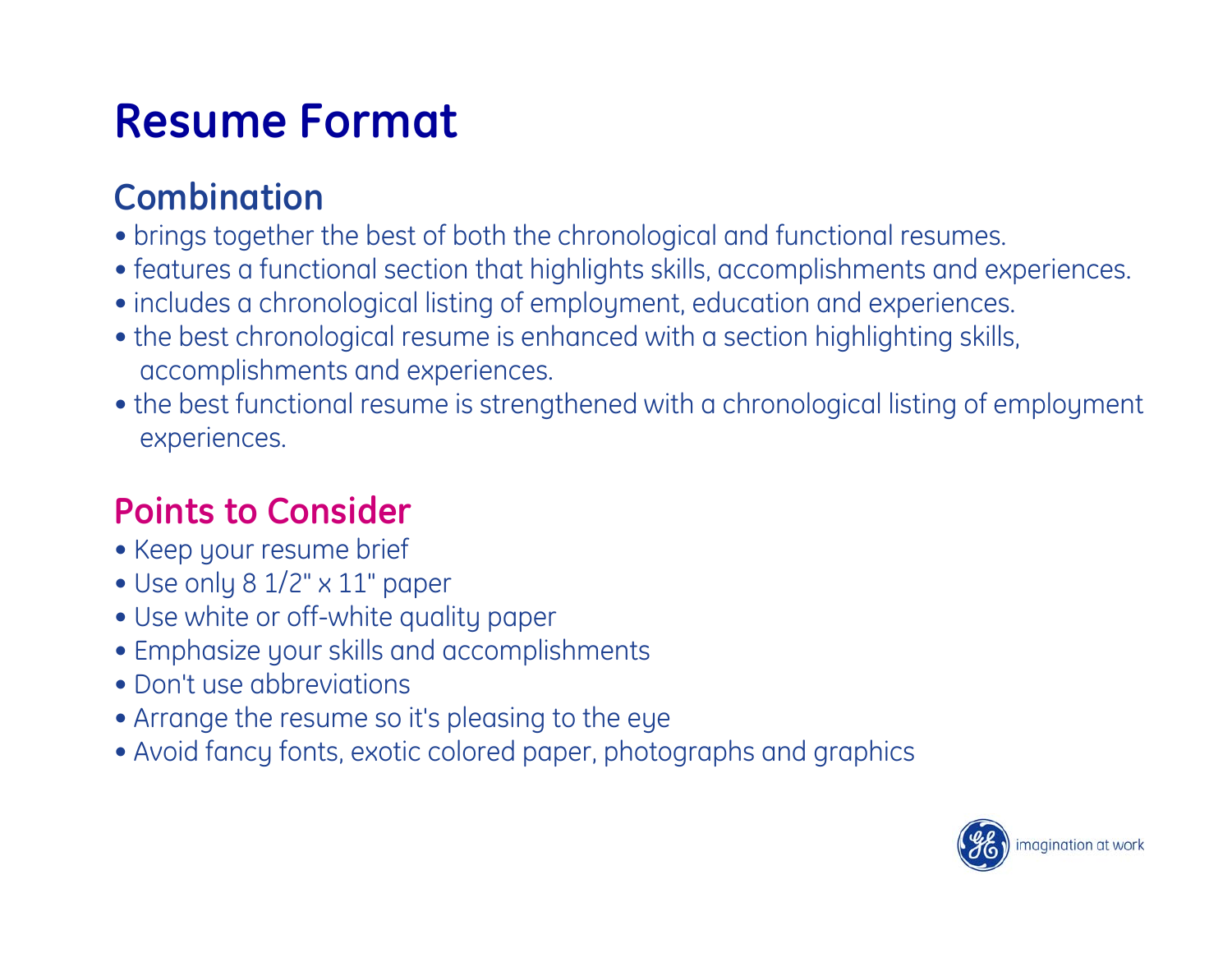## **How to Summarize Your Resume**

The most **common ingredients** of a well-written Summary are as follows.

- A short phrase describing your profession
- Followed by a statement of broad or specialized expertise
- Followed by two or three additional statements related to any of the following:
	- $\blacktriangleright$ breadth or depth of skills
	- $\blacktriangleright$ unique mix of skills
	- $\blacktriangleright$ range of environments in which you have experience
	- $\blacktriangleright$ a special or well-documented accomplishment
	- $\blacktriangleright$  a history of awards, promotions, or superior performance commendations
- One or more professional or appropriate personal characteristics
- A sentence describing professional objective or interest.

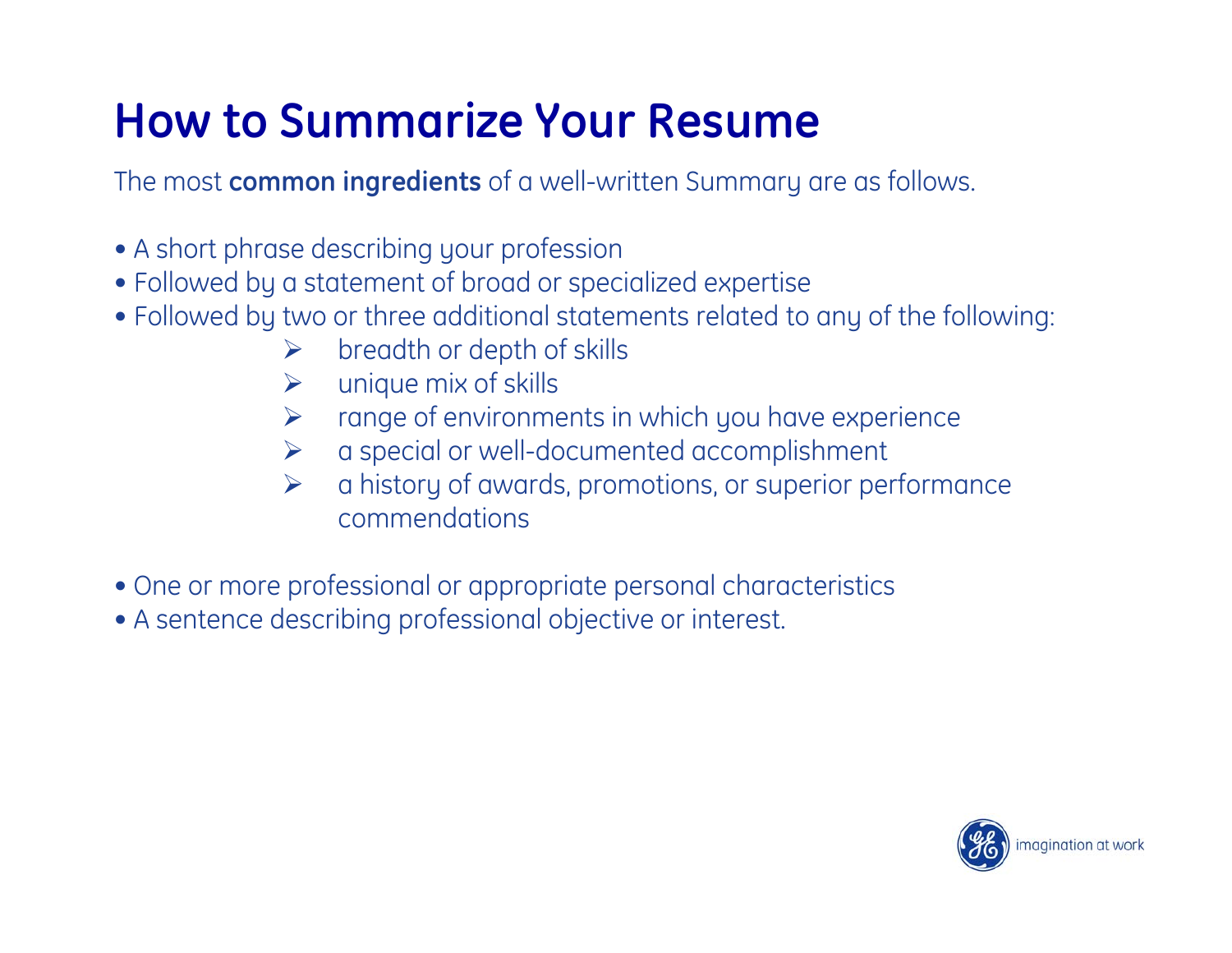### **Few Guidelines for a Better Presentation**

- **1. The resume is visually enticing, a work of art**.
- **2. There is uniformity and consistency in the use of italics, capital letters, bullets, boldface, and underlining.**
- **3. There are absolutely no errors.**
- **4. All the basic, expected information is included**.
- **5. Jobs listed include a title, the name of the firm, the city and state of the firm, and the years.**
- **6. It is targeted to the goal.**
- **7. Strengths are highlighted / weaknesses de-emphasized**.

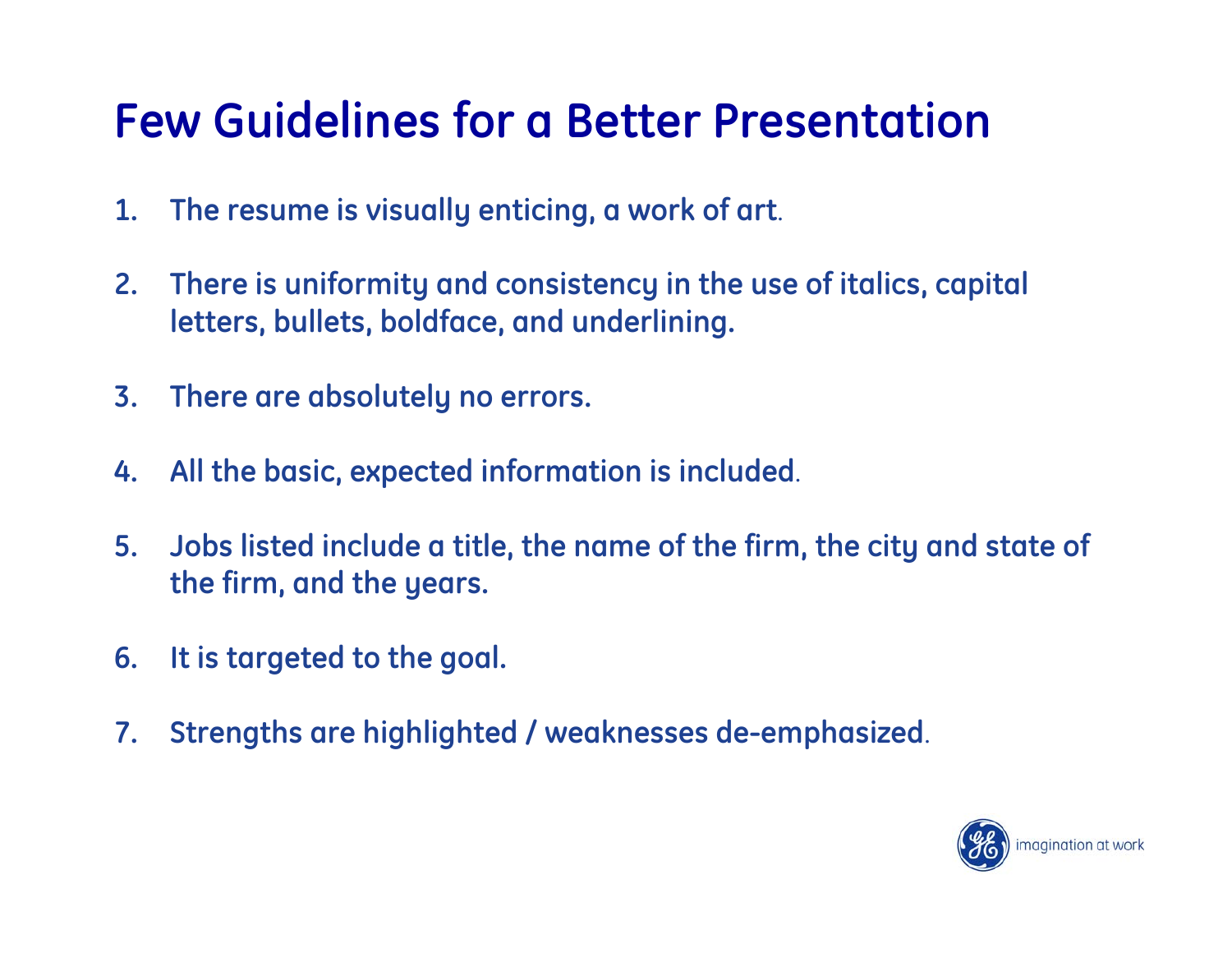### **Few Guidelines for a Better Presentation**

- **8. It has focus to help the reader understand immediately.**
- **9. Use power & accurate words.**
- **11. Show you are results-oriented.**
- **12. Writing is concise and to the point.**
- **13. Vary long sentences with short punchy sentences.**
- **14. Make it look great.**
- **15. Shorter is usually better**.
- **16. Break it up**.

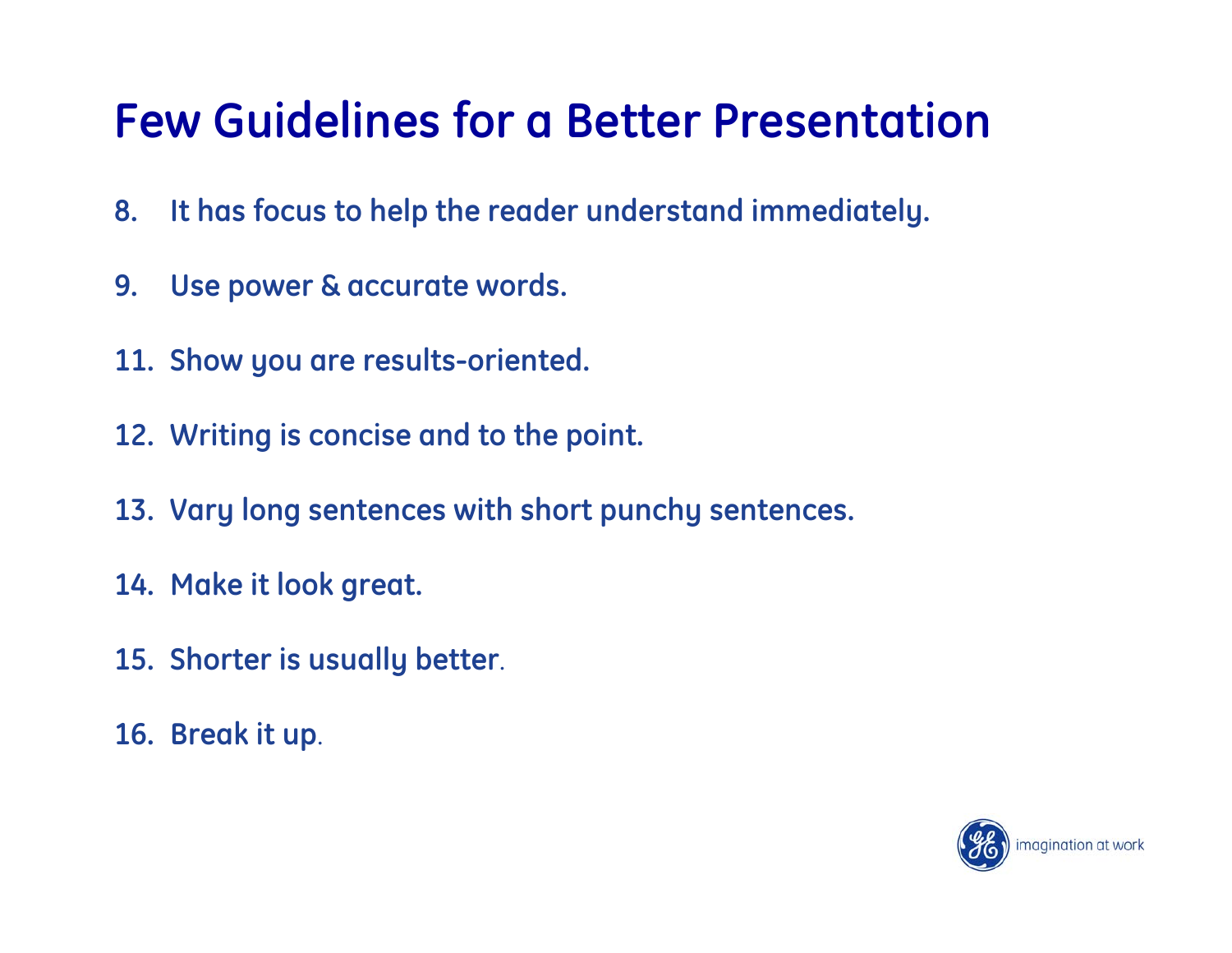### **Few Guidelines for a Better Presentation**

- **17. Experience before education...usually.**
- **18. Telephone number that will be answered.**
- **19. Controversial and negative comments.**
- **20. Use bold caps for your name on page one.**
- **21. Spell out numbers.**

**It is possible to choose a career that will fit you so well that you do it because you like to go to work.** 

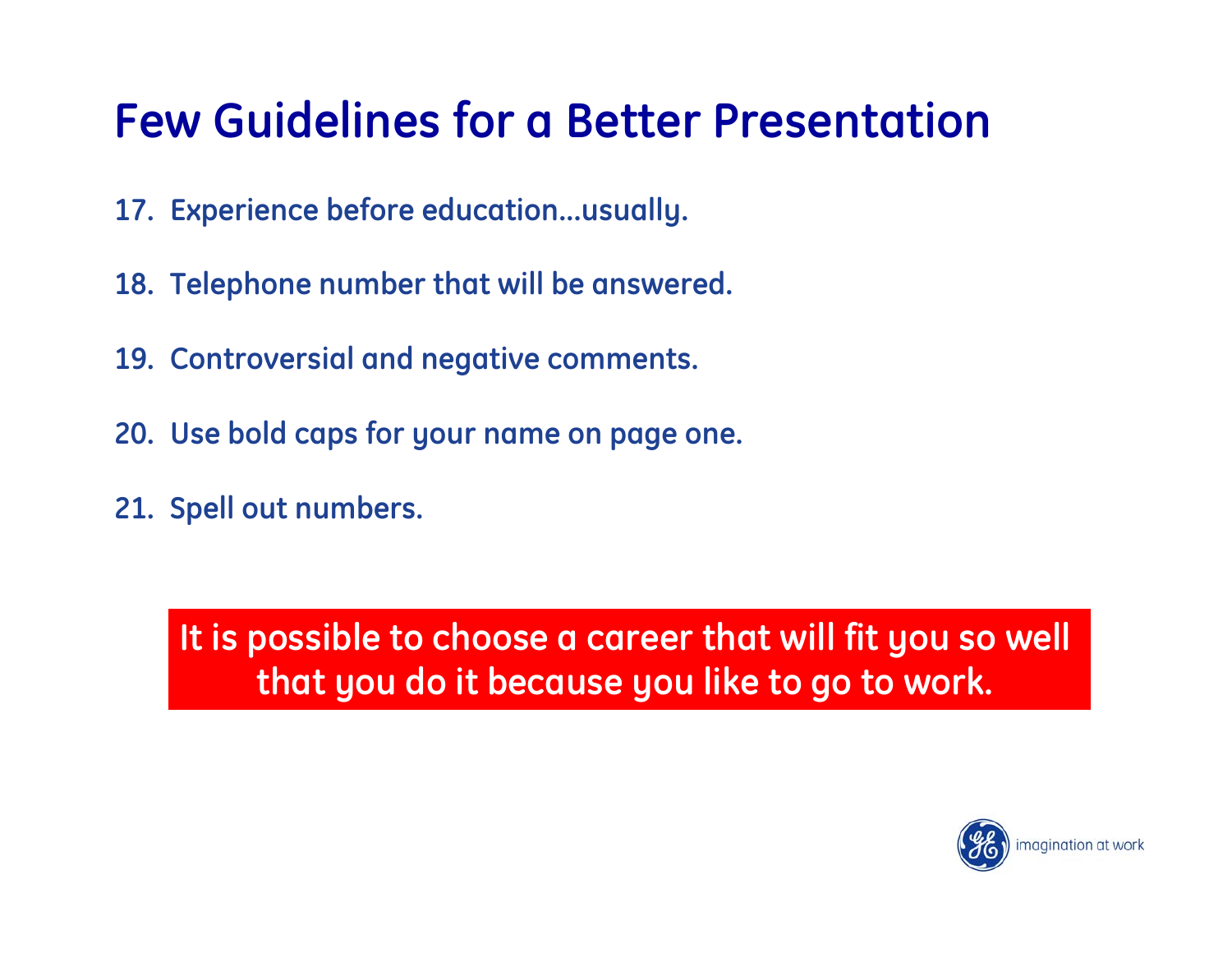### **What Not to Put on a Resume**

- The word "Resume" at the top of the resume
- Fluffy rambling "objective" statements
- Salary information
- Full addresses of former employers
- Reasons for leaving jobs
- A "Personal" section, or personal statistics (except in special cases)
- Names of supervisors
- References
- Photo of yourself

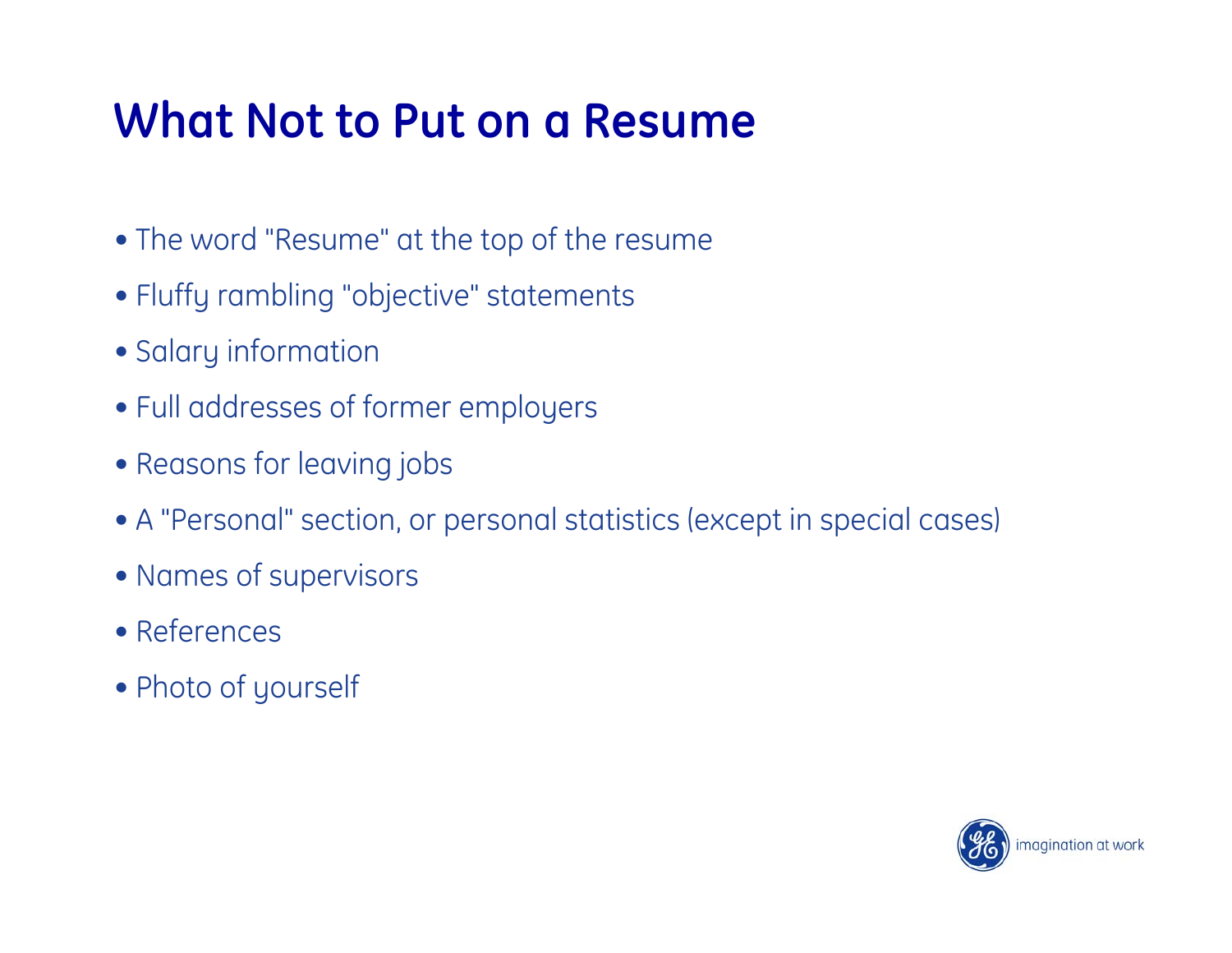## **Sample of Cover Letter**

Full nameFull addressDate

Dear (Mr/Mrs/Ms Surname)

#### **RE: Application for the position of \_\_\_\_\_\_\_\_\_\_**

I enclose my CV in respect of the above vacancy/position (or state position advertised and when it appeared). You will see that I have the required skills, capabilities and experience for this position, notably (state two or three attributes briefly). I look forward to hearing from you.

Yours sincerely (Sign) (And below print your name - not hand-written)

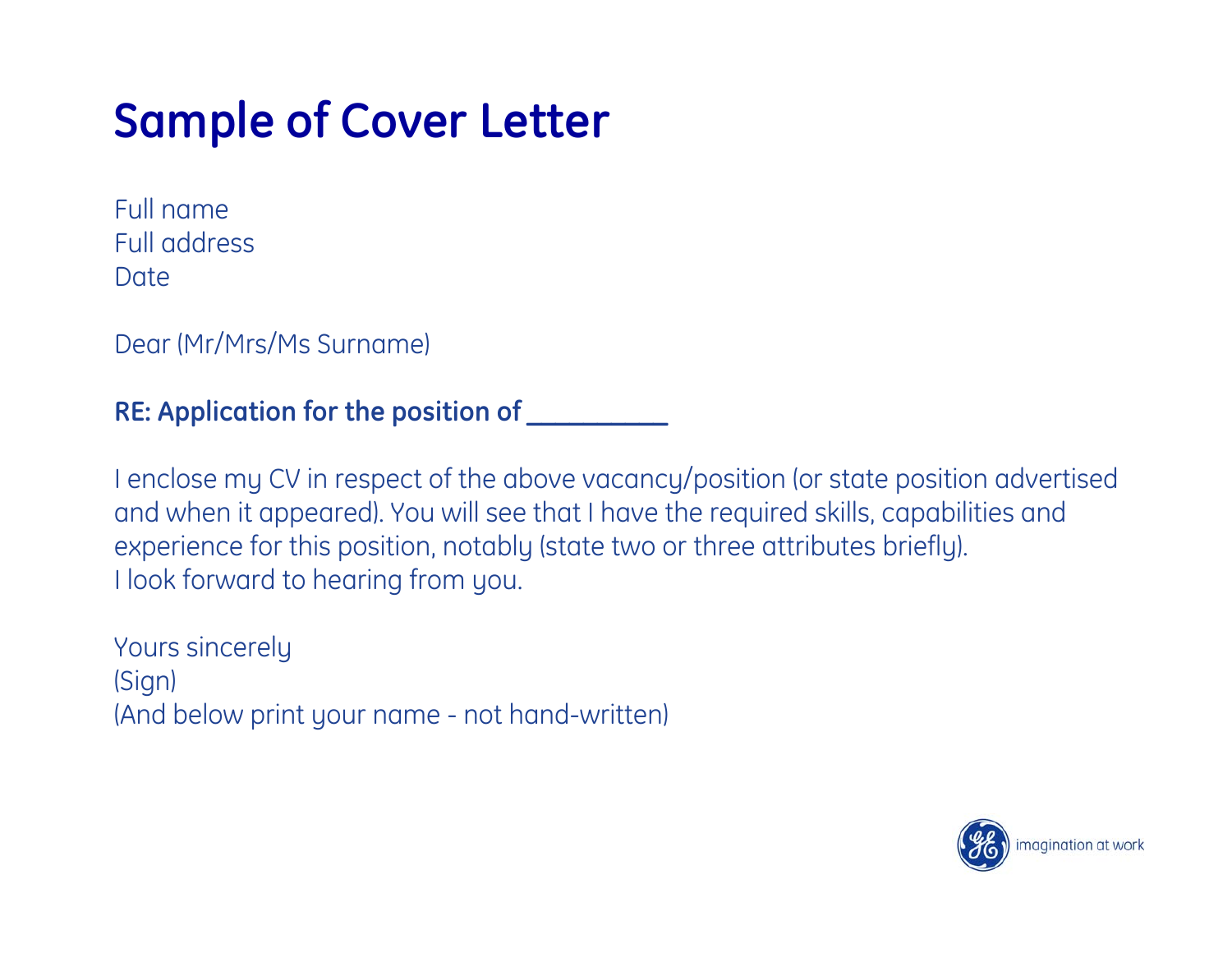## **Words & Phrases to Use**

- **results-driven**, logical and methodical approach to achieving tasks and objectives
- **determined and decisive**; uses initiative to develop effective solutions to problems
- **reliable and dependable** high personal standards and attention to detail
- **methodical and rigorous** approach to achieving tasks and objectives
- **entrepreneurial and pro-active** strong drive and keen business mind
- **identifies and develops opportunities**; innovates and makes things happen
- **good strategic appreciation and vision**; able to build and implement sophisticated plans
- **determined and decisive**; uses initiative to meet and resolve challenges
- **strives for quality** and applies process and discipline towards optimizing performance
- **extremely reliable and dependable** analytical and questioning, strives for quality
- **methodical approach** to planning and organizing good time-manager
- **strong planning, organizing and monitoring abilities** an efficient time-manager
- **self-driven and self-reliant** sets aims and targets and leads by example
- **good interpersonal skills** works well with others, motivates and encourages
- **high integrity, diligent and conscientious** reliable and dependable
- **self-aware** always seeking to learn and grow
- **seeks new responsibilities** irrespective of reward and recognition
- **emotionally mature and confident** a calming influence
- **detailed and precise**; fastidious and thorough
- **decisive and results-driven**; creative problem-solver